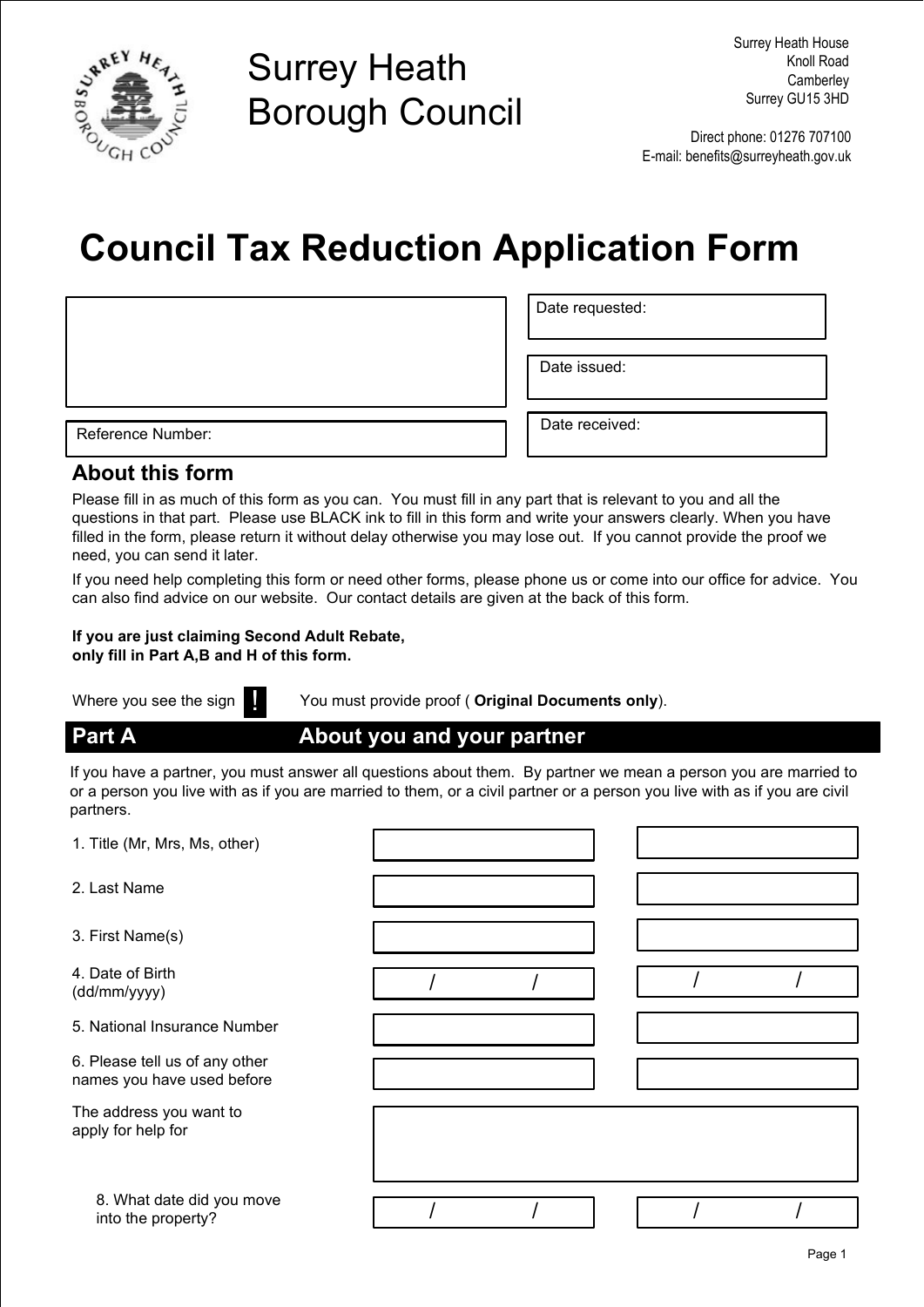| 9. Are you the only person<br>in the property over the<br>Yes<br>age of 18?                                 | No  | If 'Yes', from<br>what date? | I   |                     |
|-------------------------------------------------------------------------------------------------------------|-----|------------------------------|-----|---------------------|
| 10. Contact phone number(s)                                                                                 |     |                              |     |                     |
| 11. Email address                                                                                           |     |                              |     |                     |
| 12. What was your last address?                                                                             |     |                              |     |                     |
| 13. At this address were you the owner,<br>tenant or living with friends or family<br>or other?             |     |                              |     |                     |
| 14. What dates did you live there? From:                                                                    | I   | Ι                            |     |                     |
| To:                                                                                                         |     | I                            | I   |                     |
| 15. What is your nationality?                                                                               |     |                              |     |                     |
| 16. If you have come to live in the<br>United Kingdom, when did you last<br>arrive?                         |     | I                            |     |                     |
| 17. Are you a student?                                                                                      | Yes | No                           | Yes | No                  |
|                                                                                                             |     | You                          |     | <b>Your Partner</b> |
| 18. Are you registered blind?                                                                               | Yes | No                           | Yes | No                  |
| 19. Have you been unable to work for<br>more than 52 weeks because of<br>illness or disability?             | Yes | No                           | Yes | No                  |
| 20. Does anyone get Carer's<br>Allowance or the carer element of<br>Universal Credit for looking after you? | Yes | No                           | Yes | No                  |
| If 'Yes', who gets this?                                                                                    |     |                              |     |                     |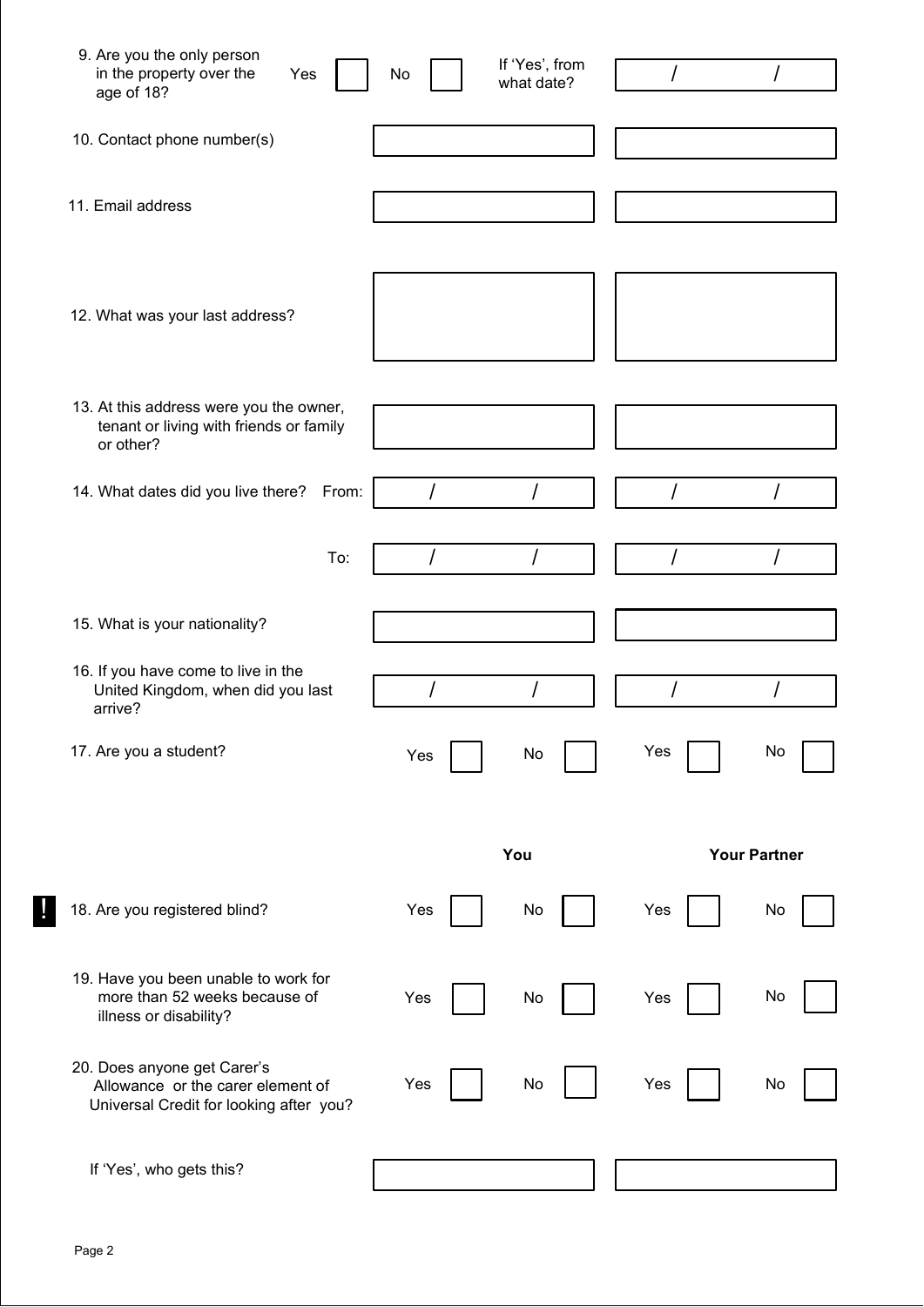## Part B About other people that live in your home

Please tell us about all other people who normally live with you even if they do not pay rent, this includes children, friends and tenants. If there are more than 5 other people in your household use a separate sheet of paper to tell us all the information we ask for on this page.

|                                                                                                            | <b>First person</b> | Second person Third person Fourth person |  |  | <b>Fifth person</b> |  |  |
|------------------------------------------------------------------------------------------------------------|---------------------|------------------------------------------|--|--|---------------------|--|--|
| Surname:                                                                                                   |                     |                                          |  |  |                     |  |  |
| First Name(S):                                                                                             |                     |                                          |  |  |                     |  |  |
| Date of birth:<br>(dd/mm/yyyy)                                                                             |                     |                                          |  |  |                     |  |  |
| Male or female?                                                                                            |                     |                                          |  |  |                     |  |  |
| Their relationship to<br>you or your partner:                                                              |                     |                                          |  |  |                     |  |  |
| Do you get Child<br>Ţ<br>Benefit for this person?                                                          |                     |                                          |  |  |                     |  |  |
| Do you pay Childcare for this<br>person?                                                                   |                     |                                          |  |  |                     |  |  |
| Are they registered blind?                                                                                 |                     |                                          |  |  |                     |  |  |
| Do they get Disability Living<br><b>Allowance or Personal</b><br>Ч<br>Independence Payment?                |                     |                                          |  |  |                     |  |  |
| When did they move in?                                                                                     |                     |                                          |  |  |                     |  |  |
| Do they pay rent or money<br>for board and lodgings to<br>you or your partner?                             |                     |                                          |  |  |                     |  |  |
| Does this include meals?                                                                                   |                     |                                          |  |  |                     |  |  |
| If they work, how many<br>hours per week do they<br>work?                                                  |                     |                                          |  |  |                     |  |  |
| If they work, please tell us<br>their gross weekly earnings:                                               |                     |                                          |  |  |                     |  |  |
| Do they get any income,<br>including interest from<br>savings? If 'Yes', please<br>give details in Part F. |                     |                                          |  |  |                     |  |  |
| If this person is in any<br>of the following<br>categories, please tell<br>us which:                       |                     |                                          |  |  |                     |  |  |
| Categories: Full time student, student nurse, care worker, apprentice, youth trainee, severely mentally    |                     |                                          |  |  |                     |  |  |

impaired, in legal custody, in hospital.

If anyone listed above is working, we must see their last five weekly, three fortnightly or two monthly wage slips. If you do not provide these, it may lead to us paying you less.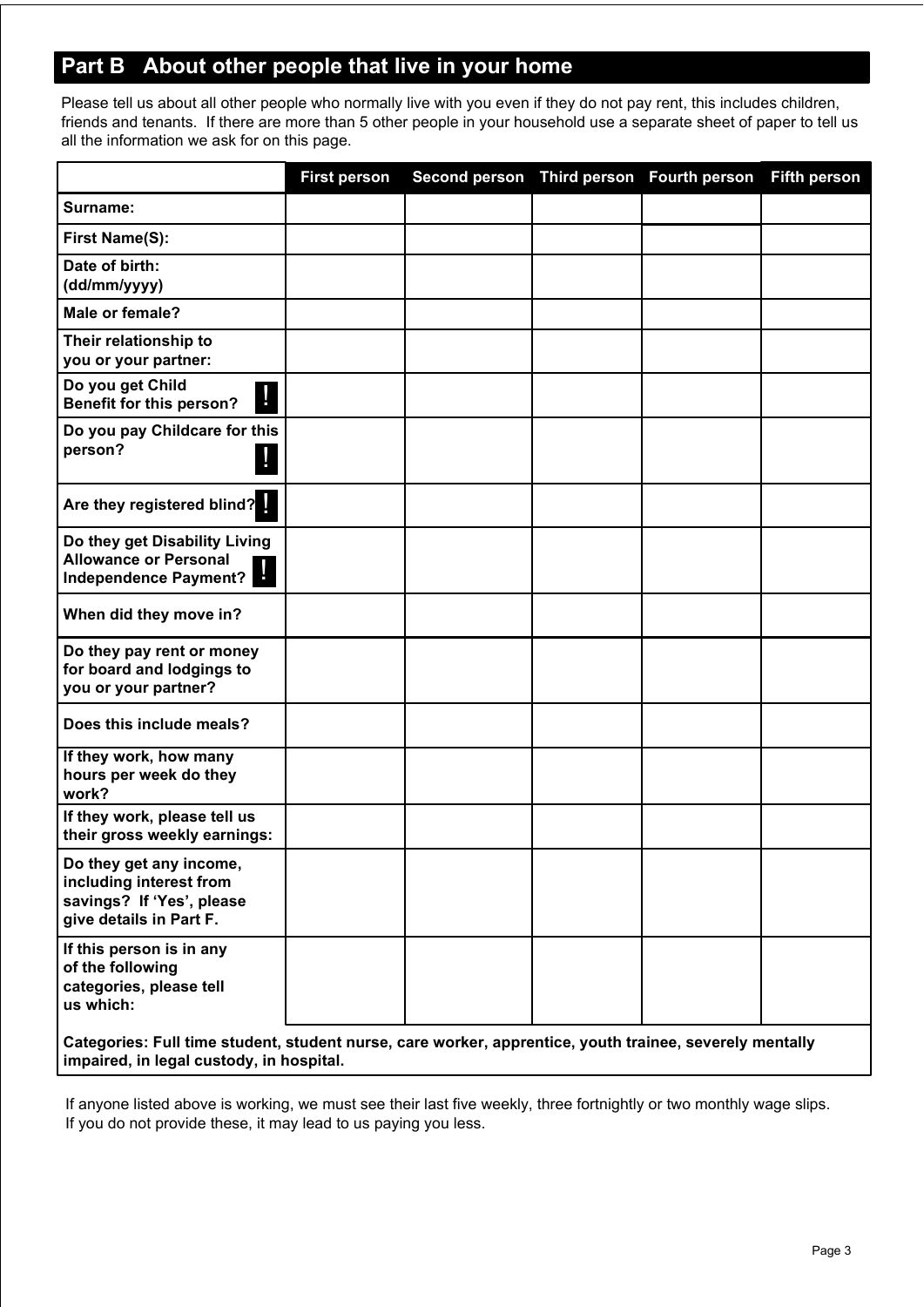| <b>Questions about work</b><br><b>Part C</b>                                                                                                                                        |     |     |     |                     |
|-------------------------------------------------------------------------------------------------------------------------------------------------------------------------------------|-----|-----|-----|---------------------|
| 1. Do you or your partner do any work, regardless of the<br>hours worked or whether you are paid?<br>If 'Yes', please answer all the questions in this part. If 'No', go to Part D. |     |     | Yes | No                  |
| 2. Are you or your partner self-employed?                                                                                                                                           |     |     | Yes | No                  |
| If 'Yes', please fill in a Self-employed Income form (you can download this form from our website).                                                                                 |     | You |     | <b>Your Partner</b> |
| 3. What is the name of your employer?                                                                                                                                               |     |     |     |                     |
| 4. When did you start this job?                                                                                                                                                     |     |     |     |                     |
| 5. How many hours do you work on<br>average each week?                                                                                                                              |     |     |     |                     |
| 6. How much do you get paid?                                                                                                                                                        |     |     |     |                     |
| 7. How often?                                                                                                                                                                       |     |     |     |                     |
| 8. Do you pay into a private pension<br>scheme?                                                                                                                                     | Yes | No  | Yes | No.                 |
| 9. Are you getting Statutory Sick Pay,<br>Maternity Pay, Paternity Pay or<br>Adoption Pay from your employer at<br>the moment?                                                      | Yes | No  | Yes | No                  |
| If 'Yes', when do you expect to return to<br>work?                                                                                                                                  |     |     |     |                     |
| 10. Do you have any other jobs?                                                                                                                                                     | Yes | No  | Yes | No                  |
| If 'Yes', please give full details in Part F                                                                                                                                        |     |     |     |                     |

You must tell us straight away if your earnings change, this includes any periods of overtime or if you earn more or less than usual. If any changes are due in the near future, please give details in Part F.

If you have recently started work and do not have any payslips, please ask your employer to fill in a Certificate Of Earnings form ( you can download this form from our website ).

#### Part D About the money you have coming in

1. Please tell us about any private pensions, occupational pensions and annuities in the boxes below.

| Pension or annuity<br>provider | How often is it<br>paid? | Gross pay (from<br>advice slip) | Tax (from<br>advice slip) | When is the<br>next increase? | Received<br>by who? |
|--------------------------------|--------------------------|---------------------------------|---------------------------|-------------------------------|---------------------|
|                                |                          |                                 |                           |                               |                     |
|                                |                          |                                 |                           |                               |                     |
|                                |                          |                                 |                           |                               |                     |
|                                |                          |                                 |                           |                               |                     |

2. Please tell us about all other income you or your partner get or are waiting to hear about.

You need to include state pensions, Tax Credits, Pension Credits, Jobseeker's allowance, Employment and Support Allowance, Income Support, Universal Credit, Disability living Allowance or Personal Independence Payment, Child Benefit, maintenance or child support, rental income, tips, charitable or voluntary payments, or any other income you receive.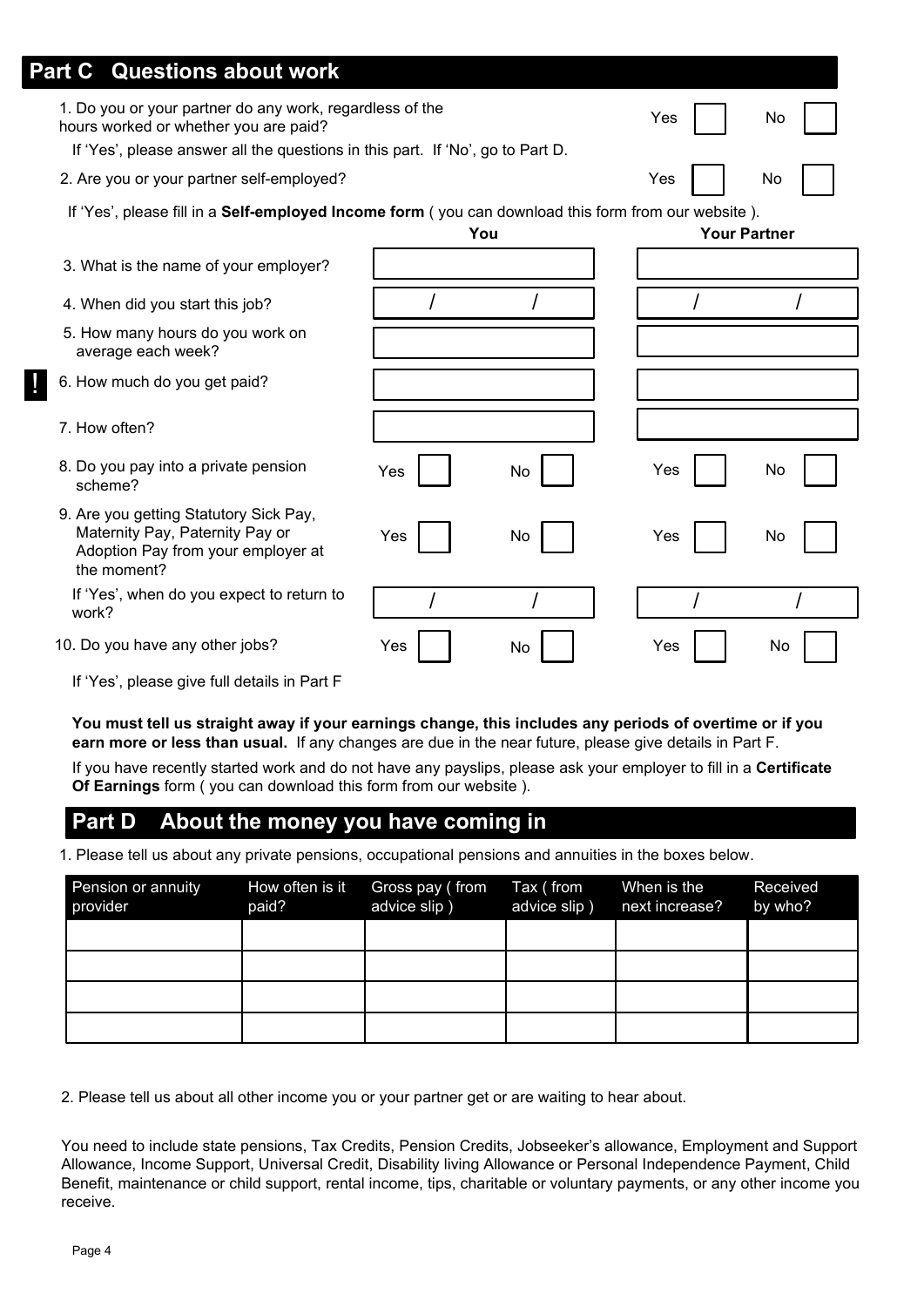If you and your partner have no income, write 'none' and explain why and how you are meeting your day to day living expenses in Part F.

| Type of income | Received by who    | Received for who | Amount<br>received | How often? | Waiting<br>to hear |
|----------------|--------------------|------------------|--------------------|------------|--------------------|
|                |                    |                  |                    |            |                    |
|                |                    |                  |                    |            |                    |
|                |                    |                  |                    |            |                    |
|                |                    |                  |                    |            |                    |
|                |                    |                  |                    |            |                    |
|                |                    |                  |                    |            |                    |
| . .<br>. .     | $\sim$<br>. .<br>. | . .              |                    | . .        | $\sim$             |

## Part E About bank and building society accounts, savings and investments

1. Do you or your partner have any capital?



If 'No', go to Part F. If 'Yes', tell us about all of your capital by answering the questions below.

Please be aware that when we ask about capital, this includes any bank, building society or Post Office accounts, savings or investments (this includes ISAs linked to mortgages), Premium Bonds or stocks and shares, property in the UK or abroad including any money, property or land that is being looked after for you or any money owed to you.

- 2. How many bank, building society or post office accounts do you and your partner have? Please enter the total number of accounts in this box
- 3. Please list all of your capital in the table below and provide evidence

| Į, | Type of capital                             | Account or reference<br>number if applicable | Amount   | Held by |
|----|---------------------------------------------|----------------------------------------------|----------|---------|
|    | Example: Halifax current account   12345678 |                                              | £4000.00 | Partner |
|    |                                             |                                              |          |         |
|    |                                             |                                              |          |         |
|    |                                             |                                              |          |         |
|    |                                             |                                              |          |         |
|    |                                             |                                              |          |         |
|    |                                             |                                              |          |         |

4. Do you or your partner own property (other than the home you live in), land or holiday homes, in the UK or abroad? This includes properties and land on which there is a mortgage or loan, held in trust, or jointly held with another person.

Yes | | No

If yes, please give details in section F

#### Part F Additional Information

If you would like to give any more information that would help us deal with your application, please give details in this section. If there is not enough room, please attach a separate sheet of paper.

FFFFFFFFFFFFFFFFFFFFFFFFFFFFFFFFFFFFFFFFFFFFFFFFFFFFFFFFFFFFFFF... FFFFFFFFFFFFFFFFFFFFFFFFFFFFFFFFFFFFFFFFFFFFFFFFFFFFFFFFFFFFFFFF FFFFFFFFFFFFFFFFFFFFFFFFFFFFFFFFFFFFFFFFFFFFFFFFFFFFFFFFFFFFFFFF FFFFFFFFFFFFFFFFFFFFFFFFFFFFFFFFFFFFFFFFFFFFFFFFFFFFFFFFFFFFFFFF FFFFFFFFFFFFFFFFFFFFFFFFFFFFFFFFFFFFFFFFFFFFFFFFFFFFFFFFFFFFFFF..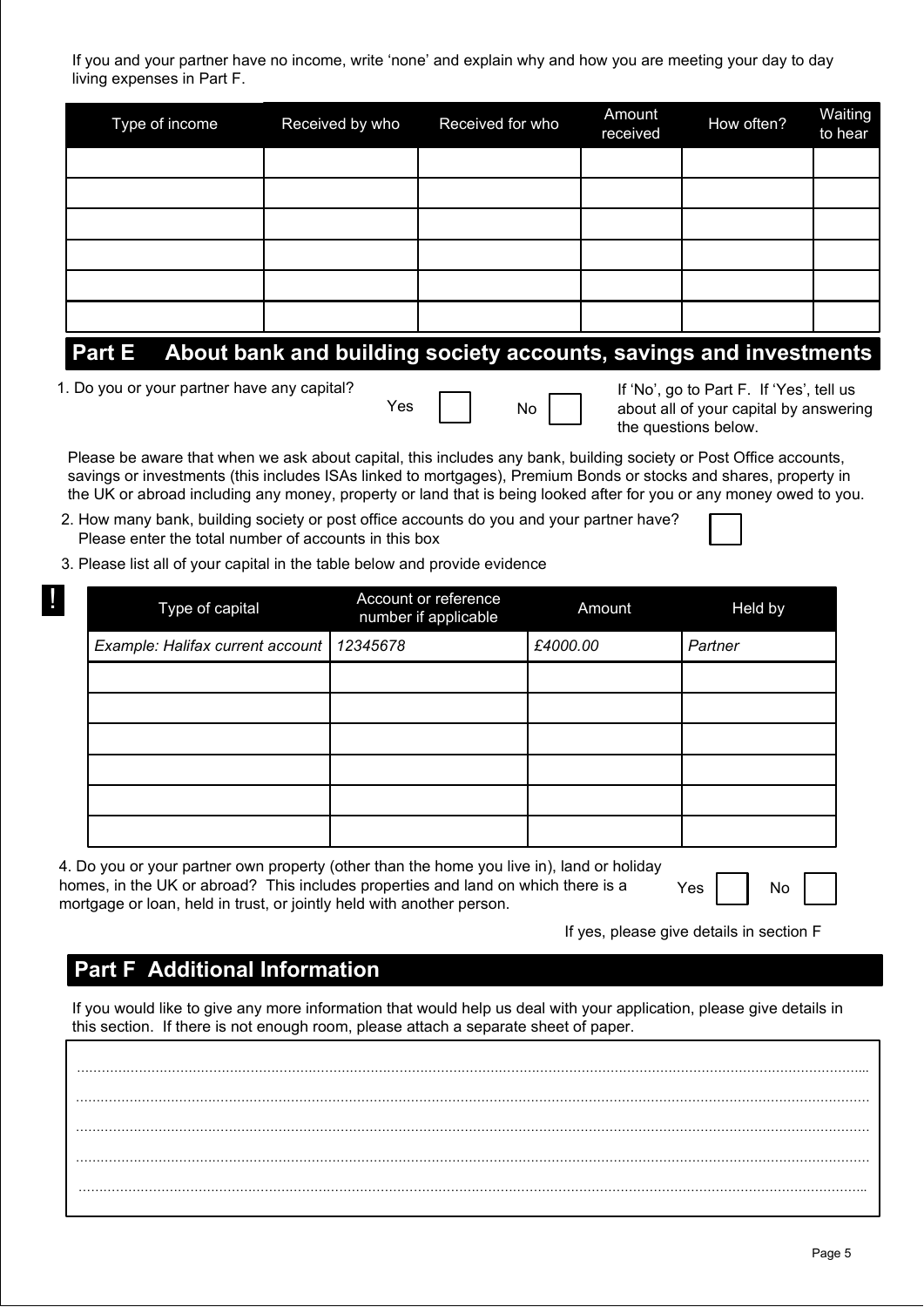## Part G Backdating

We normally pay your award the Monday following the day we receive your claim. It may be possible to backdate your claim for up to:

- Three months from the date you ask if you are of pensionable age
- One month from the date you ask us if you are under pensionable age and there is a good reason why you did not claim earlier.
- 1. What is the date you would like your award to start from?  $\vert$  /
- 2. Were your circumstances different for the period you have requested backdating from?  $Y_{\text{es}}$  | | No

If you are under pensionable age and would like us to backdate your award please write and explain in Part F your reasons for not claiming earlier. For us to backdate your award you will have to have good cause for not claiming earlier. Examples may include if you have been unwell or if you have been in hospital or if family or personal circumstances affected your ability to claim earlier.

Your reasons for not claiming earlier must apply throughout the period you are asking for backdating and you will need to provide evidence to support your request if available.

#### Part H Declaration

You may pass the information to other agencies, or organisations such as the Department for Work and Pensions or HM Revenues and Customs and any other parties as allowed by law. You may check information I have provided, or information about me that someone else has provided, with other information held by you. You may also get information about me from certain third parties, or give them information to prevent or detect crime; protect public funds and make sure the information is correct. These third parties include Government departments, local authorities and private-sector companies such as banks, organisations that may lend me money and companies that assist in fraud detection and prevention such as credit reference agencies. You will not give information about me to anyone else or use information about me for other purposes, unless the law allows you to do so.

Even if someone else has filled in this form for you, you must sign this declaration if you can. Please read this declaration carefully before you sign and date it.

- The information I have given on this form is correct and complete as far as I know and believe.
- I understand that if I knowingly give information or evidence that is incorrect, incomplete or false, I may be liable to prosecution or other action.
- I agree that you will use the information I have provided to process my application for Council Tax Support. You may check some of the information with other sources as allowed by the law.
- I understand that you may use any information I have provided in connection with this and any claim for social security benefits that I have made or may make. You may give some information to other organisations, such as government departments, local authorities and private-sector companies such as banks and organisations that may lend me money, if the law allows this.
- I know that I must tell the Benefits Service of my Local Authority in writing straight away about any change in my circumstances which might affect my Council Tax Support. Some examples of changes you must tell us are given in Part H of this form

This authority is under a duty to protect the public funds it administers, and to this end may use the information you have provided on this form for the prevention and detection of fraud. It may also share this information with other bodies responsible for auditing or administering public funds for these purposes. For further information, see http://www.surreyheath.gov.uk/council/information-governance/data-matching-national-fraud-initiative or contact corporateenforcement@surreyheath.gov.uk

| Signature of person applying: | Date: |  |
|-------------------------------|-------|--|
| Partner's signature:          | Date: |  |

This section below must be filled in if someone has filled in the application form for you. This includes an agent, appointee, relative or friend.

I have filled in this form on behalf of:

As they cannot fill in the form because:

| I am (block capitals): |  |  |  |  |  |
|------------------------|--|--|--|--|--|
|------------------------|--|--|--|--|--|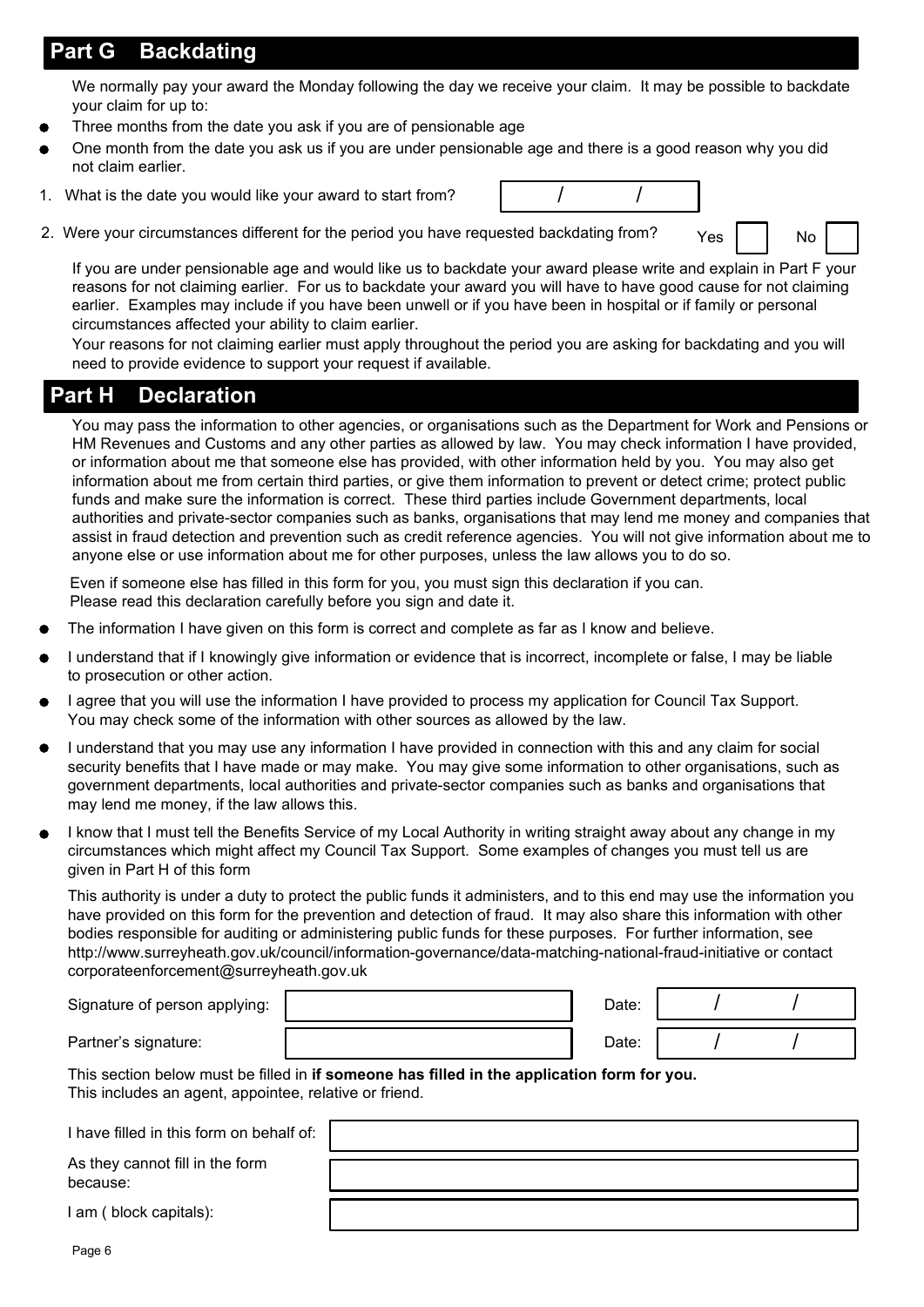Relationship to the person applying:

As far as possible, I have confirmed with the person applying that the answers I have written on this form are correct.

Signature of the person :  $\begin{array}{ccc} \vert & \vert & \vert & \vert \end{array}$ 

## Part I Some examples of changes you need to tell us about

- If you or your partner start working or change employer **If a child leaves school or Child Benefit stops**
- If your savings or investments go up or down
- If the income of anyone in your household goes up or down
- If your tax credits change
- If you or your partners income goes up or down
- If you or your partner make a claim for Universal Credit
- 
- If you or your partner come off Income support, Jobseeker's Allowance, Employment and Support Allowance, Universal Credit
- If anyone joins or leaves your household
- If you are your partner have a baby
- If you move, or are absent from your home

# Part J Proof you need to provide and how we use the information

#### Proof we need before we can deal with your application for Council Tax Support

If you don't provide all the information we have asked for on this form, we might not be able to pay you any Council Tax Reduction. We need the same proof for your partner and for any other adults living in your home (such as nondependants in Part B). If you don't have the proof we need at the moment, send the form back to us now and the proof later. We can start to process your application, but we may not be able to give you any Council Tax Reduction until we have all the proof.

If you don't provide the proof within one month of any request and don't let us know you are having difficulties in providing the information, we may have to make a decision without this information. This could mean you get less help.

Proof of identity (unless previously provided): Such as a birth certificate, marriage certificate, passport, National Insurance card, driving licence, UK residence permit, EU National identity card or recent gas or electricity bill.

Proof of earnings: This means your last five payslips if you are paid weekly, your last three payslips if you are paid every two weeks, or your last two payslips if paid monthly. If you or your partner are self-employed, you need to fill in a Self-employed Income form.

**Proof of other income:** Such as pension slips from a former employer and proof of any money people pay you for board and lodgings. If you receive any benefits or pensions we need to see the award notice from the Department for Work and Pensions, The Pension Service or The Service Personnel and Veterans Agency. If you receive a student grant or loan we need to see your financial assessment notice.

Proof of capital, savings and investments: Such as all your bank, building society or Post Office books or accounts with the interest made up to date (showing at least the last two months transactions), or certificates for premium bonds, national savings certificates, ISAs, stocks shares and unit trusts. We need to see proof of any interest or dividends you get on investments and savings.

#### How your Local Authority collects and uses information

Your local Authority will use the information you give in this form, and in any supporting proof you send, to process your application for Council Tax Reduction.

They may pass the information to other agencies or organisations such as the Department for Work and Pensions and HM Revenue & Customs, as allowed by the law. They may check information you have provided, or information about you that someone else has provided, with other information they hold.

They may share relevant information about you with other council departments, other councils and landlords, to make sure you receive the correct amount of welfare benefits and services.

They may also get information about you from certain third parties, or give information to them to make sure the information is accurate, prevent crime, and protect public funds. These third parties include government departments, other local authorities and private-sector organisations such as banks and organisations that may lend you money.

They will not give information about you to anyone else, or use information about you for other purposes, unless the law allows this.

Your Local Authority is the data controller for the purposes of the Data Protection Act. If you want to know more about what information they have about you, or the way they use that information, please ask them.